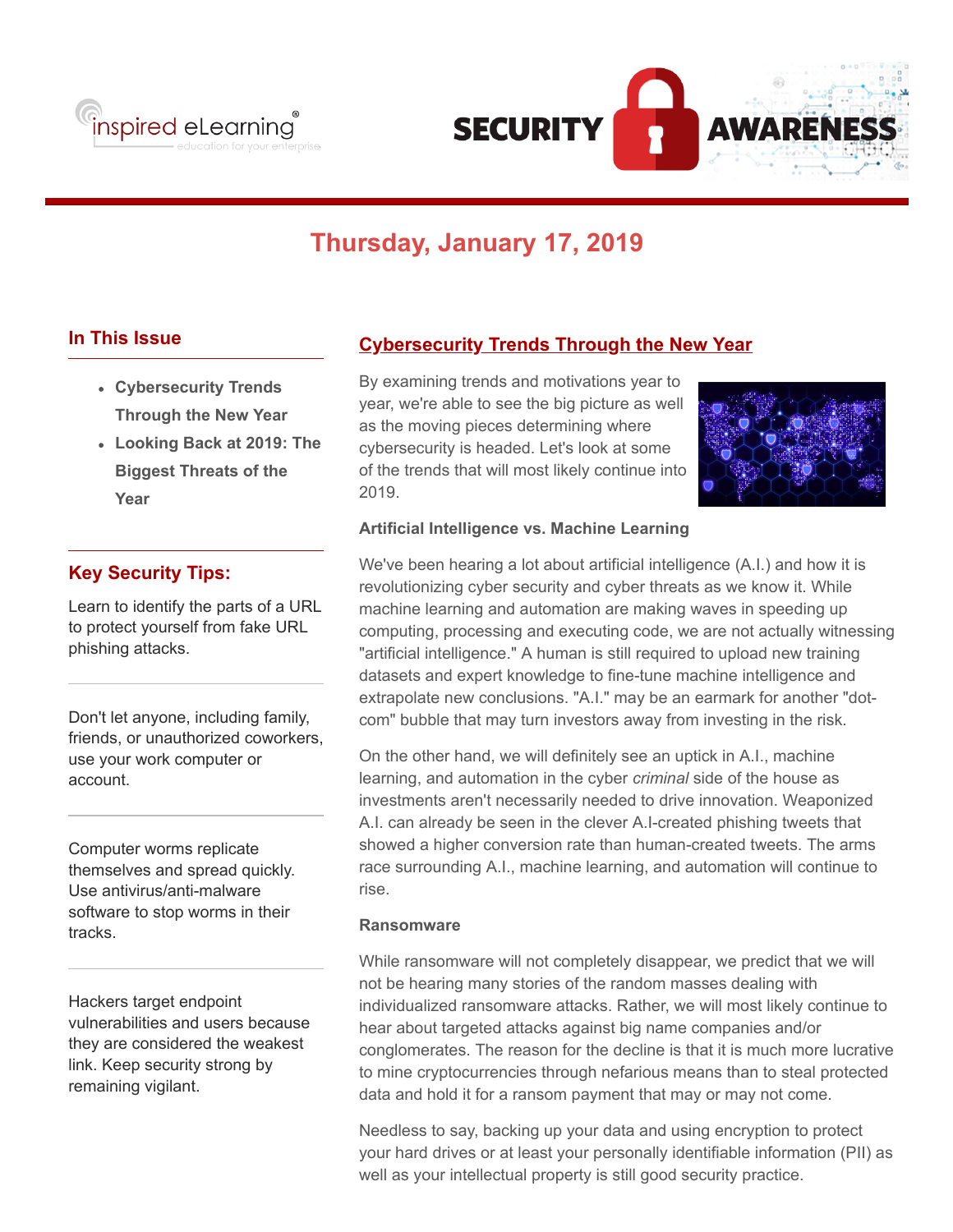#### **Weaponized IoT**

We witnessed in 2018 Man-In-the-Middle (MITM) attacks on consumer IoT devices that ranged from spy cams to organized botnets to launch Distributed Denial of Service (DDoS) attacks. We expect to see escalated attacks specifically targeting critical industrial infrastructures like powerplants, electricity grids, public utility services, and communication networks. Industrial IoT (IIoT) systems make great targets since their vulnerabilities lie in the underlying cloud infrastructure, increasing network connectivity to edge computing, difficulty in securing the devices themselves with Meltdown and Spectre vulnerabilities still in the mix, and the exponential number of devices that have to connect to the cloud for updates and maintenance. IIoT has become low hanging fruit for attackers since just a compromise of back-end servers will cause widespread service outages and bring vital systems to a screeching halt, affecting other vital sectors at the same time.

We will also see increased IoT activity in cryptojacking efforts across the board. With IoT hacks being an easy and lucrative lift today for even scriptkiddies, newbies and old hats in black hat hacking will most likely continue to hack IoT devices to power their efforts to mine cryptocurrencies.

#### **Cracking Down on Privacy Regulations**

Increased legislative and regulatory activity will likely continue throughout 2019. Organizations that violate GDPR regulations will most likely start receive penalties this year. Also, state-level privacy regulations will continue to be outlined and distributed as we see happening in California already.

#### **Authentication Methods**

Single-factor passwords will become a thing of the past, perhaps even regulated as Dark Age relics. With Fido Alliance and other such crossorganizational movements, the use of crypto keys instead of a single, albeit complex, password will be the more secure option to opening applications. Multi-factor authentication is already gaining ground with requests for "something you know"—a phrase or pin, and "something you have"—biometrics, token, or an encryption key, being the new norm. NIST has already moved away from advising security professionals to demand a complex list of items to include in a password as it has resulted in enduser password management fatigue.

These five predictions are just a few of the trends that will carry over from 2018 into the new year. 2019 will mark a strategic shift in the way people, especially the boardroom and the C-Suite executives view cybersecurity. The security industry will also see a shift from an emphasis on "cybersecurity" to "information assurance and risk management." Hopefully, we will also see a rise in "cyber hygiene" amongst all users as social media and news agency cover more security related incidents and topics. As we ring in the new year, let's put being more security conscious at the top of our resolutions.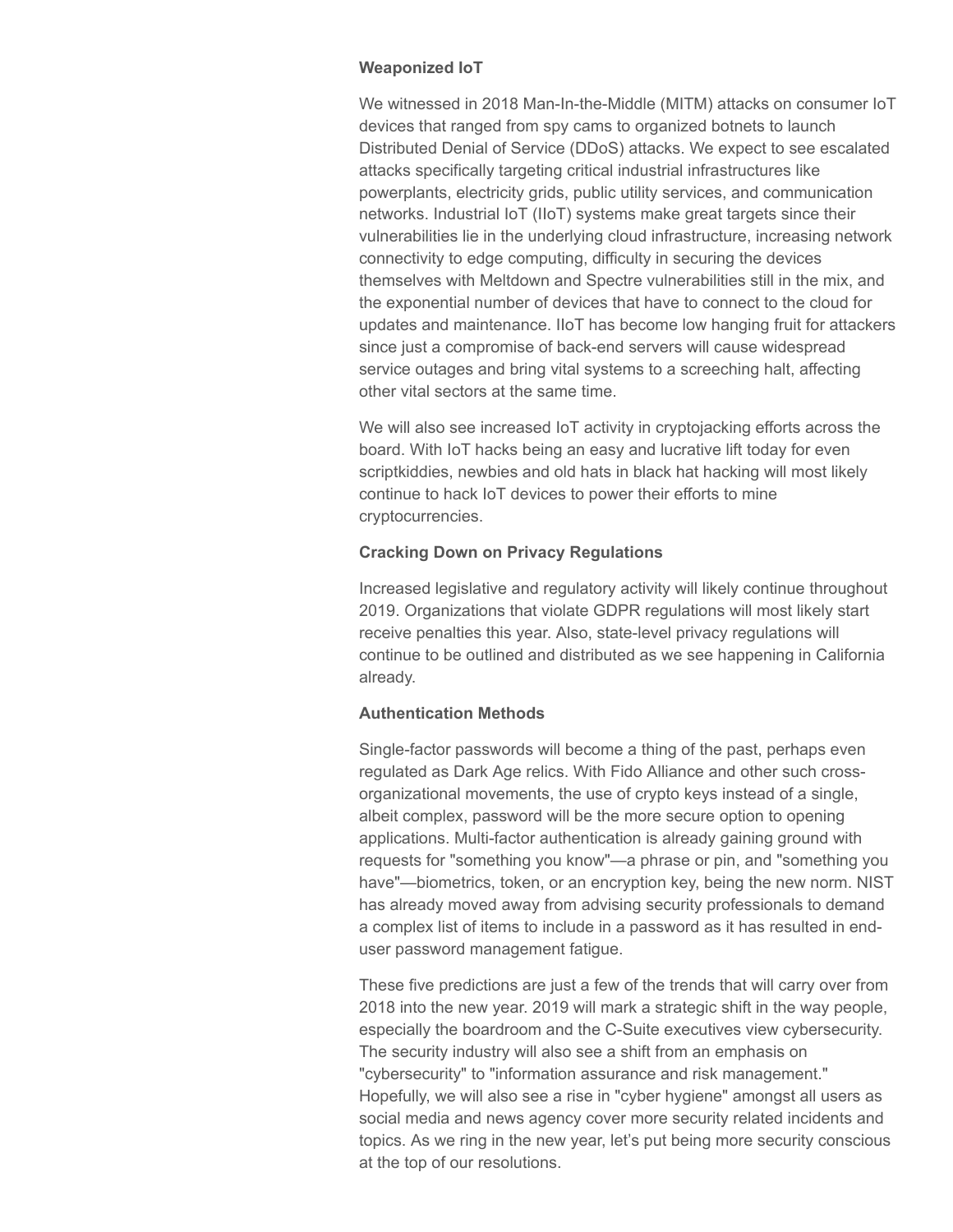# **Looking Back at 2018: The Biggest Threats of the Year**

## **Data Breaches Reveal Lack of Security Awareness**

From 2016 to 2017, the number of data breaches increased by 45%, and that trend seems to have continued into 2018. In fact, by July—just halfway through the year—



2018 had already seen more than 600 data breaches, exposing more than 22 million records (Identity Theft Research Center). So, what's the problem? To show just how commonplace data breaches are these days, let's take a look at some of the biggest, most recent breaches of 2018 and how they happened.

## **Under Armour – March 2018**

In March, Under Armour told consumers that 150 million people who use its app, MyFitnessPal, had their personal information taken by a third party. That information included usernames and passwords on the app, as well as email addresses. Luckily, the company quickly notified the app's users of the data breach, reassuring them that no payment information was collected and that the company was working with data security companies to prevent the issue from happening again.

## **Panera Bread – April 2018**

Early in the year, about 37 million customers thought they were just getting lunch from Panera Bread and ended up with a side of compromised personal information. The eatery accidentally gave hackers access to everything from customer names and birthdays to email addresses and partial credit card numbers. Basically, anyone who created an account on the Panera website had their information exposed for all to see. Panera was informed of this situation in August 2017 but waited until April 2018 to address it publicly. That's eight months for the information to be in plain sight for anyone to take. The issue here isn't just that the system was compromised, but the lack of urgency when it comes to addressing the issue.

## **Macy's – April 2018**

In July, anyone who shopped online at Macy's between April 26 and June 12 got a letter stating that a third party had gained access to their online accounts. Customers' names, email addresses, phone numbers, and credit/debit card numbers were exposed to cyber criminals. In response, Macy's reported the card numbers to major credit card companies, had customers change their passwords, and put more security measures in place.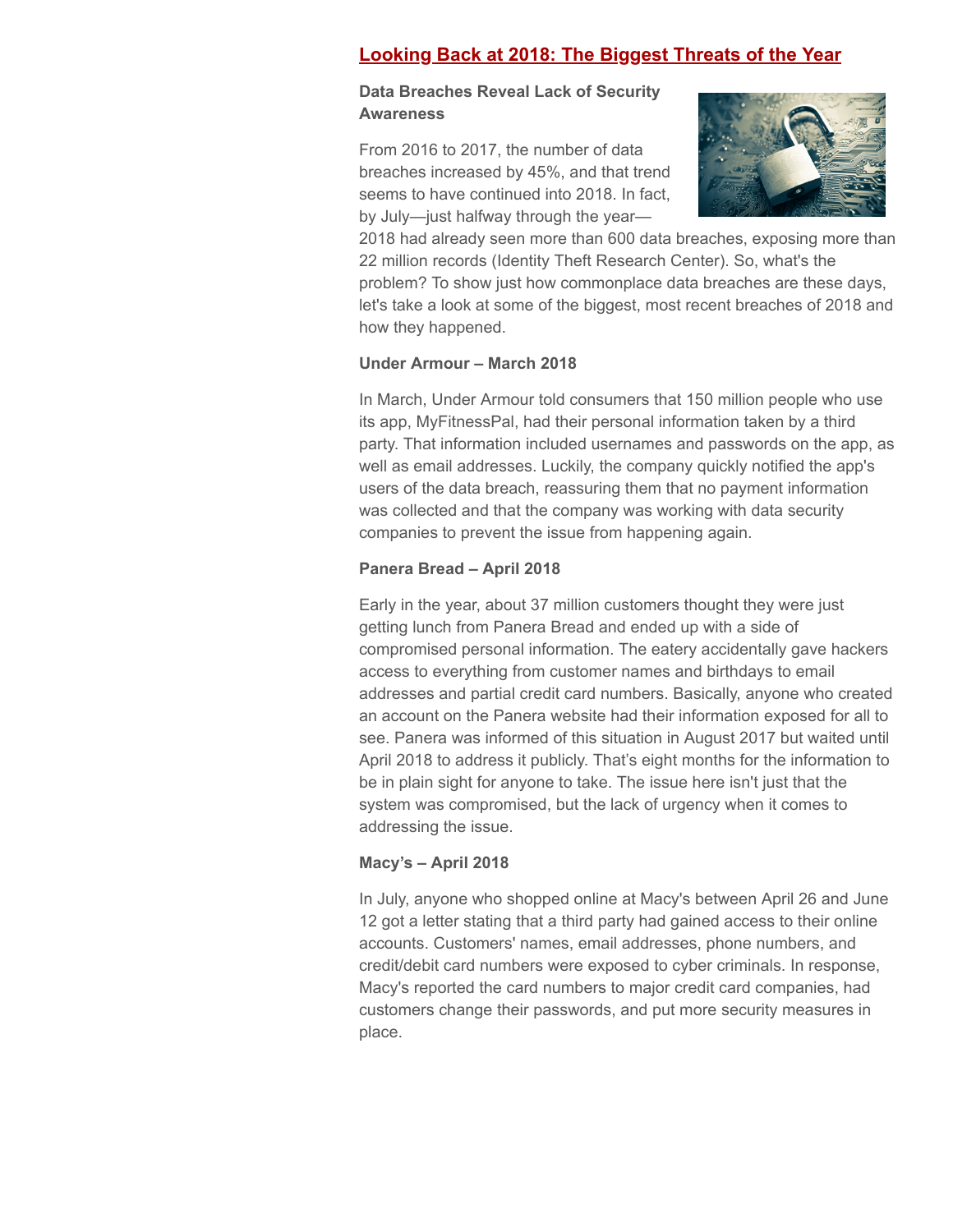#### **City of Goodyear – May 2018**

You know it's a not a "good year" for data breaches when an entire city is affected! In May 2018, the city of Goodyear, Arizona reported that a data breach had taken place, affecting about 30,000 people. Basically, anyone who used the city's website to pay for water, sewer, and trash bills may have had their payment information stolen by hackers. In response, the city alerted customers and shut down the site while it set up a new server to take payments.

#### **Facebook – September 2018**

In September of 2018, the social network announced that 90 million accounts, or 4% of their users, were compromised due to a bad line of code in the "View As" tool. According to Identity Force, this vulnerability allowed hackers to exploit digital keys known as "access tokens," which let people stay logged in without having to enter their password every time they visit the site or app. In reaction to the breach, Facebook reset the accounts that had been compromised.

#### **Marriott – December 2018**

Another major data breach—actually the largest of the year! —involved Marriott. At the end of November, the company announced that it had experienced a breach that *affected 500 million people*. Essentially, the guest reservation database for select hotels had been hacked dating as far back as 2014, which meant sensitive information was exposed. It included names, email addresses, home addresses, birthdates, phone numbers, passport details, credit card numbers, and more. And the issue continued for four years without anyone noticing!

## **Quora – December 2018**

Quora released a statement regarding user data becoming compromised in early December. Specifically, in an article posted on their blog, "some user data was compromised by a third party who gained unauthorized access to one of [their] systems." Approximately 100 million accounts were impacted, which means account information such as name, email address, password, and information pulled from Facebook or Google when an account link had occurred.

Quora notified users that were compromised, as well as logged out all users that might have been impacted. They are still working to identify the root cause of the issue as well as make security improvements.

#### **BevMo! – December 2018**

14,000 BevMo! customers had their payment and contact information stolen when a hacker put malicious code on the BevMo! checkout page. Though the data breach occurred between August 2<sup>nd</sup> and September 26<sup>th</sup>, the beverage retailer just found out about it in December 2018 and is still investigating how it happened.